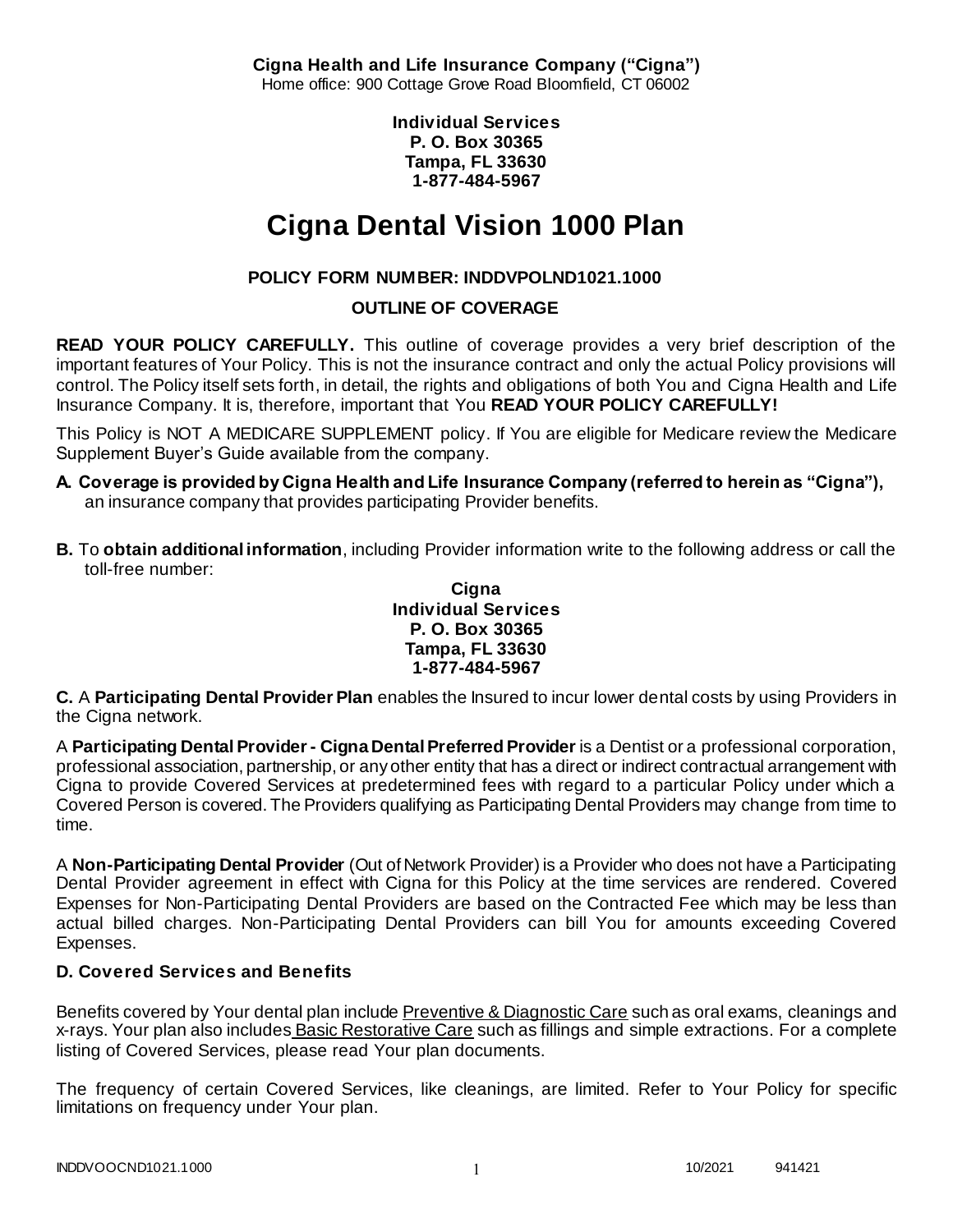### **Benefit Schedule**

The benefits outlined in the table below show the payment percentages for Covered Expenses **AFTER** any applicable Deductibles have been satisfied unless otherwise stated.

# **CIGNA DENTAL AND VISION INSURANCE** *The Schedule*

### **For You and Your Dependents**

#### **The Schedule – Dental Benefits**

If You select a Participating Dental Provider, Your cost will be less than if You select a Non-Participating Dental Provider.

#### **Emergency Services**

The Benefit Percentage payable for Emergency Services charges made by a Non-Participating Dental Provider is the same Benefit Percentage as for Participating Dental Provider Charges. Dental Emergency services are required immediately to either alleviate pain or to treat the sudden onset of an acute dental condition. These are usually minor procedures performed in response to serious symptoms, which temporarily relieve significant pain, but do not effect a definitive cure, and which, if not rendered, will likely result in a more serious dental or medical complication.

#### **Dental Deductibles**

Dental Deductibles are expenses to be paid by You or Your Dependent. Dental Deductibles are in addition to any Coinsurance. Once the Dental Deductible maximum in The Schedule has been reached You and Your family need not satisfy any further dental deductible for the rest of that year.

#### **Participating Dental Provider Payment**

Participating Dental Provider services are paid based on the Contracted Fee agreed upon by the Provider and Cigna.

**Non-Participating Dental Provider Payment** Non-Participating Dental Provider services are paid based on the Contracted Fee.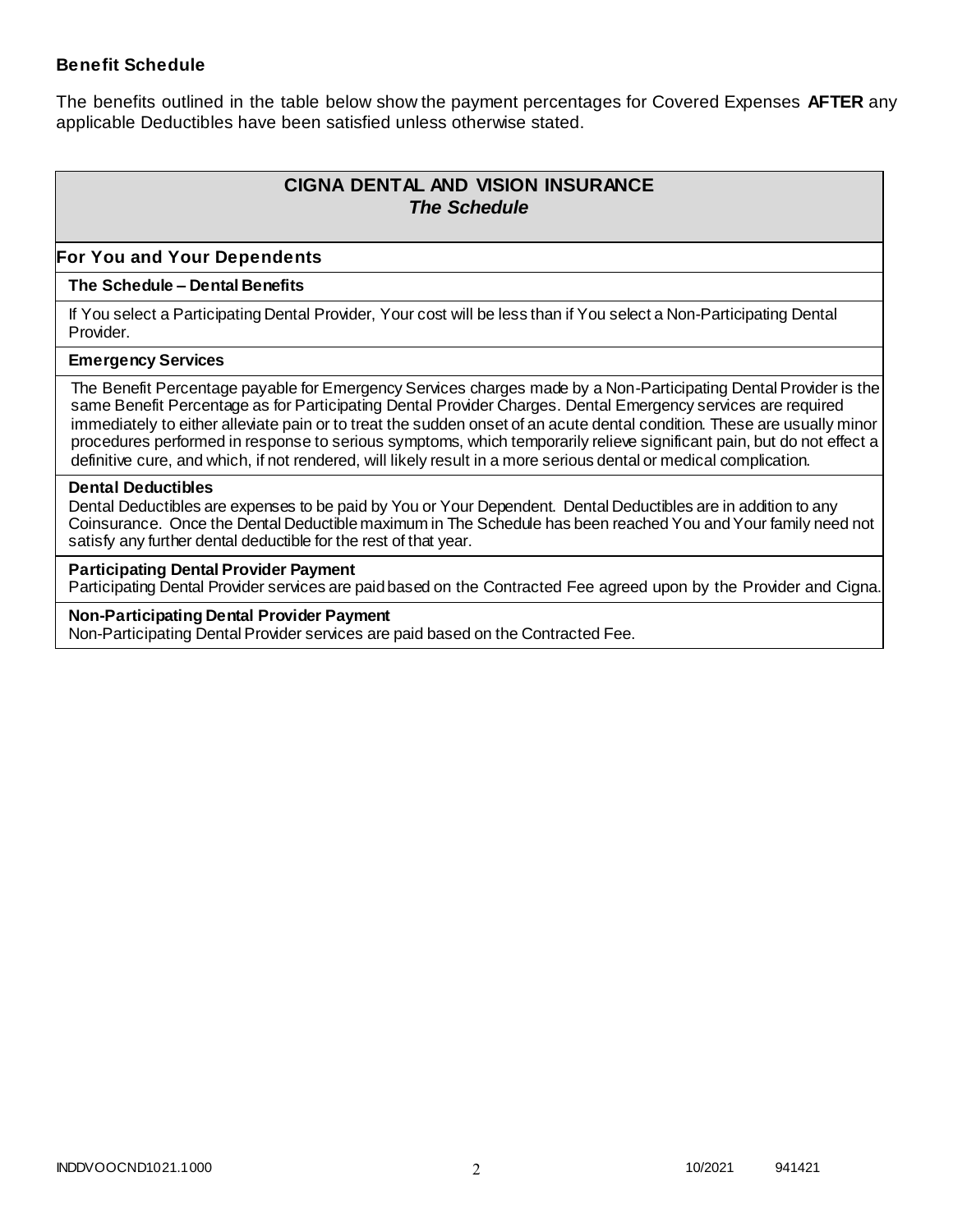| <b>DENTAL BENEFIT HIGHLIGHTS</b>                                                                                                                              |                                                  |
|---------------------------------------------------------------------------------------------------------------------------------------------------------------|--------------------------------------------------|
| Classes I, II<br><b>Calendar Year Maximum</b>                                                                                                                 | \$1,000 per person                               |
| <b>Calendar Year Dental Deductible</b><br>Individual                                                                                                          | \$50 per person                                  |
|                                                                                                                                                               | Not Applicable to Class I                        |
| <b>Family Maximum</b>                                                                                                                                         | \$150 per family                                 |
|                                                                                                                                                               | Not Applicable to Class I                        |
| <b>Class I</b>                                                                                                                                                | The Percentage of Covered Expenses the Plan Pays |
| Preventive Care<br>Oral Exams<br>Routine Cleanings<br>Routine X-rays<br><b>Fluoride Application</b><br><b>Sealants</b><br>Space Maintainers (non-orthodontic) | 100%                                             |
| <b>Class II</b>                                                                                                                                               | The Percentage of Covered Expenses the Plan Pays |
| <b>Basic Restorative</b><br>Fillings<br>Oral Surgery, Simple Extractions<br>Emergency Care to Relieve Pain<br>Non-Routine X-rays                              | 70% after dental deductible                      |

| The Schedule - Vision Benefits                                                                  |                                                                                         |
|-------------------------------------------------------------------------------------------------|-----------------------------------------------------------------------------------------|
| VISION BENEFIT HIGHLIGHTS                                                                       |                                                                                         |
| Eye Examinations, including refraction                                                          | The plan pays 30% of expenses, not to exceed a \$50 calendar<br>year maximum per person |
| Materials (corrective eyeglasses or contact<br>lenses, including fittings and follow-up visits) | \$100 calendar year maximum per person                                                  |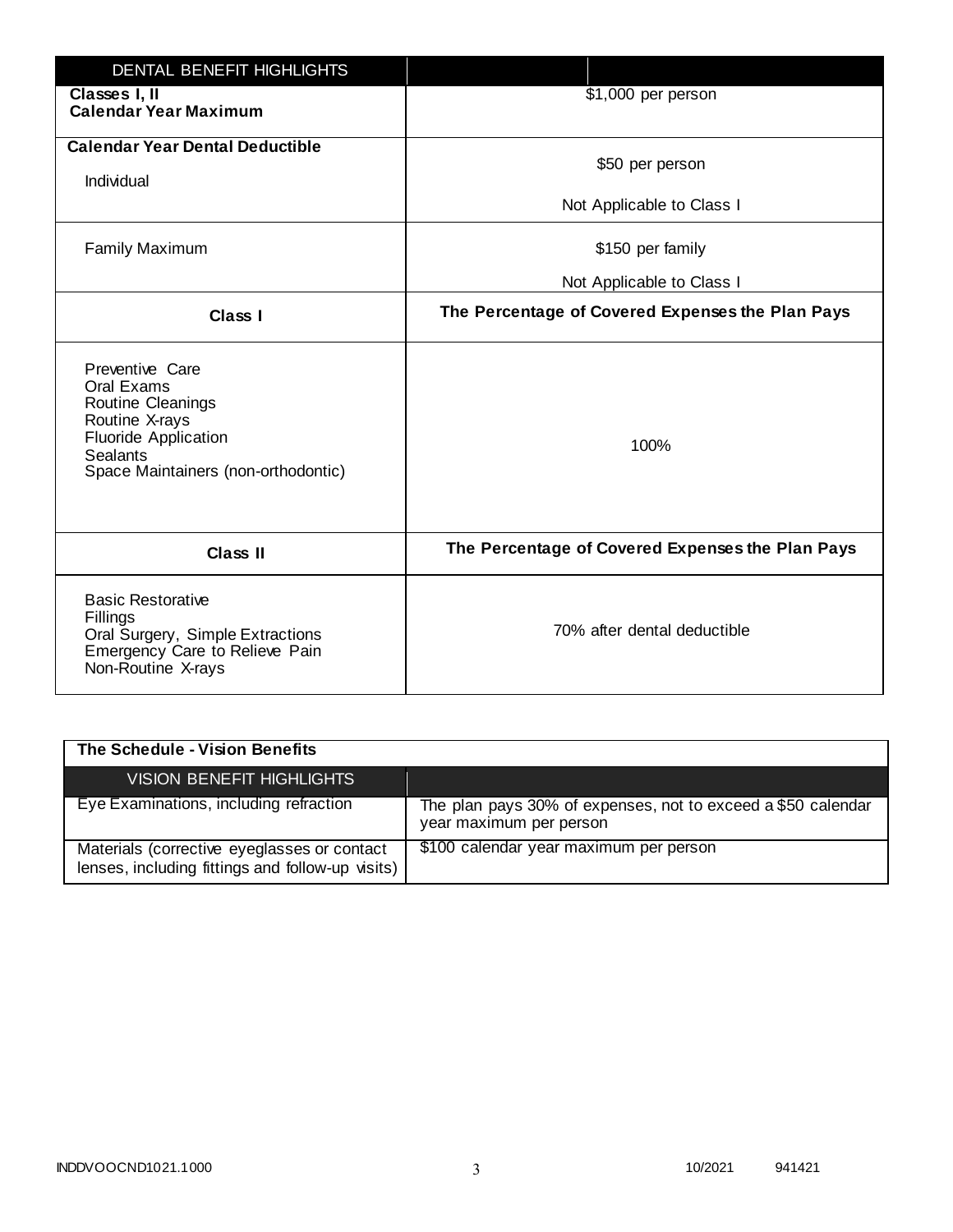# **Waiting Periods**

There is no waiting period for Class I or II dental benefits or for vision benefits.

# **Missing Teeth Limitation**

There is no payment for replacement of teeth that are missing when a person first becomes insured.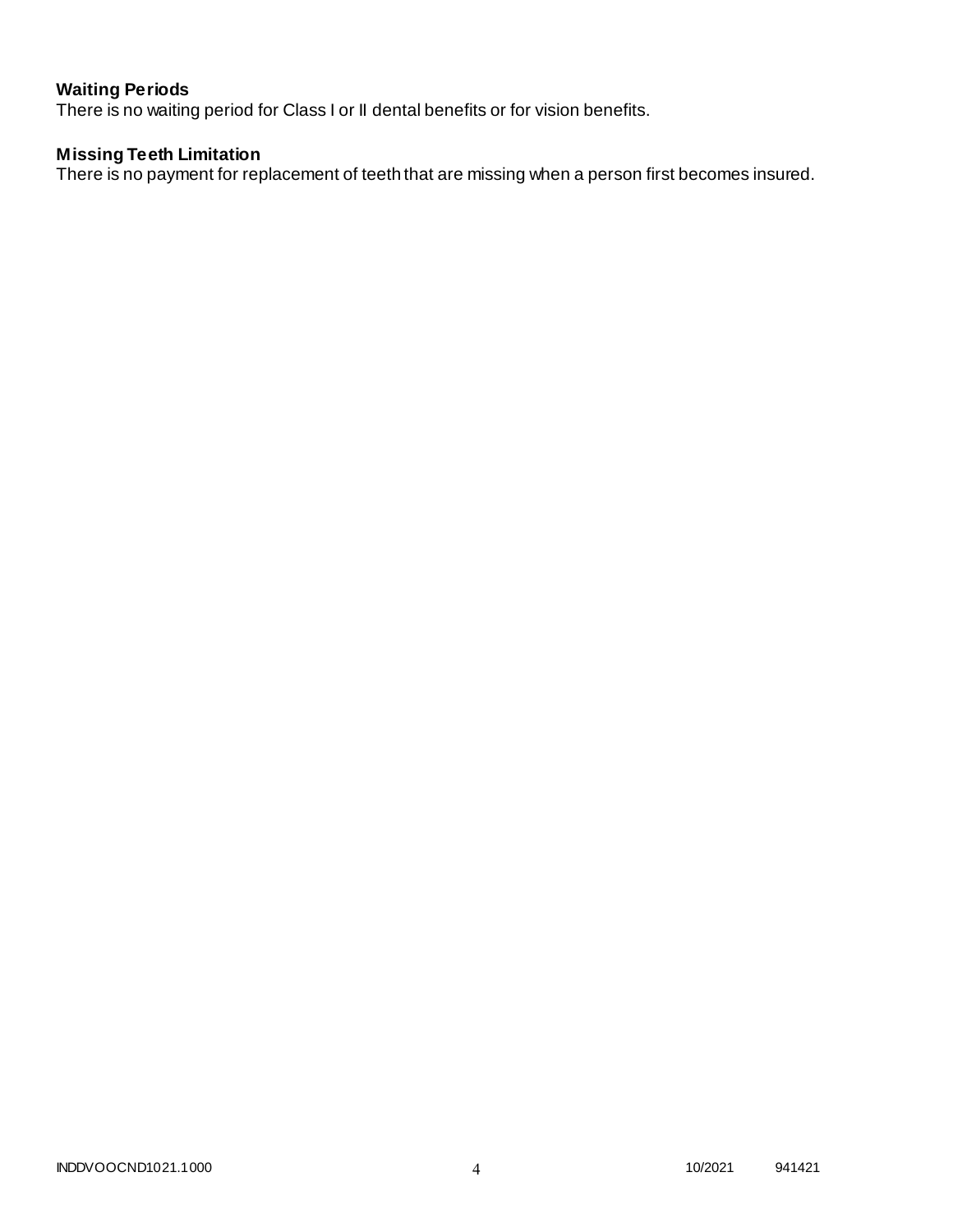# **E. Insured's Financial Responsibility**

The Insured is responsible for paying the monthly or quarterly premium on a timely basis. The Insured is also responsible to pay Providers for charges that are applied to the Deductibles, Coinsurance, and any amounts charged by Non-Participating Dental Providers in excess of the Contracted Fee. In addition, any charges for Medically Necessary and/or Dentally Necessary items that are excluded under the Policy are the responsibility of the Insured.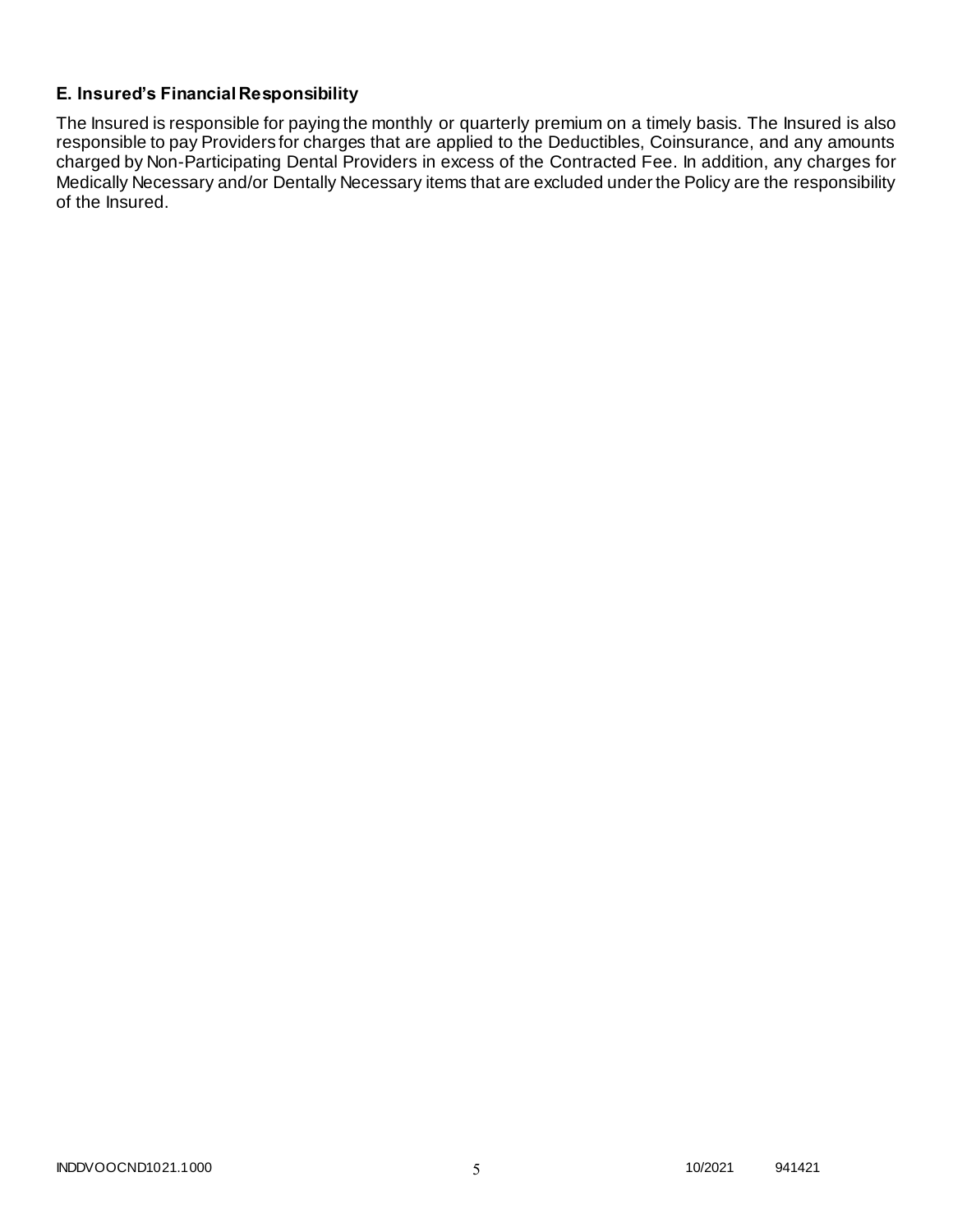# **F. Exclusions and Limitations: What Is Not Covered By This Policy**

# **Expenses Not Covered**

Covered Expenses will not include, and no payment will be made for:

- procedures which are not included in the list of Covered Dental Services or Covered Vision Services;
- cone beam imaging;
- instruction for plaque control, oral hygiene and diet;
- core build-ups;
- veneers;
- precious or semi-precious metals for crowns, bridges and abutments;
- restoration of teeth which have been damaged by erosion, attrition or abrasion;
- bite registrations; precision or semi-precision attachments; or splinting;
- implants or implant related services;
- orthodontic treatment, except for the treatment of cleft lip and cleft palate;
- general anesthesia or intravenous sedation, when used for the purposes of anxiety control or patient management is not covered; may be considered only when medically or dentally necessary and when in conjunction with covered complex oral surgery;
- athletic mouth guards;
- services performed solely for cosmetic reasons;
- personalization or decoration of any dental device or dental work;
- replacement of an appliance per benefit quidelines;
- services that are deemed to be medical in nature;
- services and supplies received from a hospital;
- prescription drugs;
- plano lenses;
- VDT (video display terminal)/computer eyeglass benefit;
- medical or surgical treatment of the eyes;
- any type of corrective vision surgery, including LASIK surgery, radial ketatonomy (RK), automated lamellar keratoplasty (ALK), or conductive keratoplasty (CK);
- Orthoptic or vision training and any associated supplemental testing;
- any eye examination, or any corrective eyewear, required by an employer as a condition of employment;
- safety eyewear;
- sub-normal vision aids or non-prescription lenses; or
- Magnification or low vision aids not shown as covered in the Schedule of Vision Coverage.

# **General Limitations**

No payment will be made for expenses incurred for You or any one of Your Dependents:

- For services not specifically listed as Covered Services in this Policy;
- For services or supplies that are not Medically Necessary;
- For services received before the Effective Date of coverage;
- For services received after coverage under this Policy ends;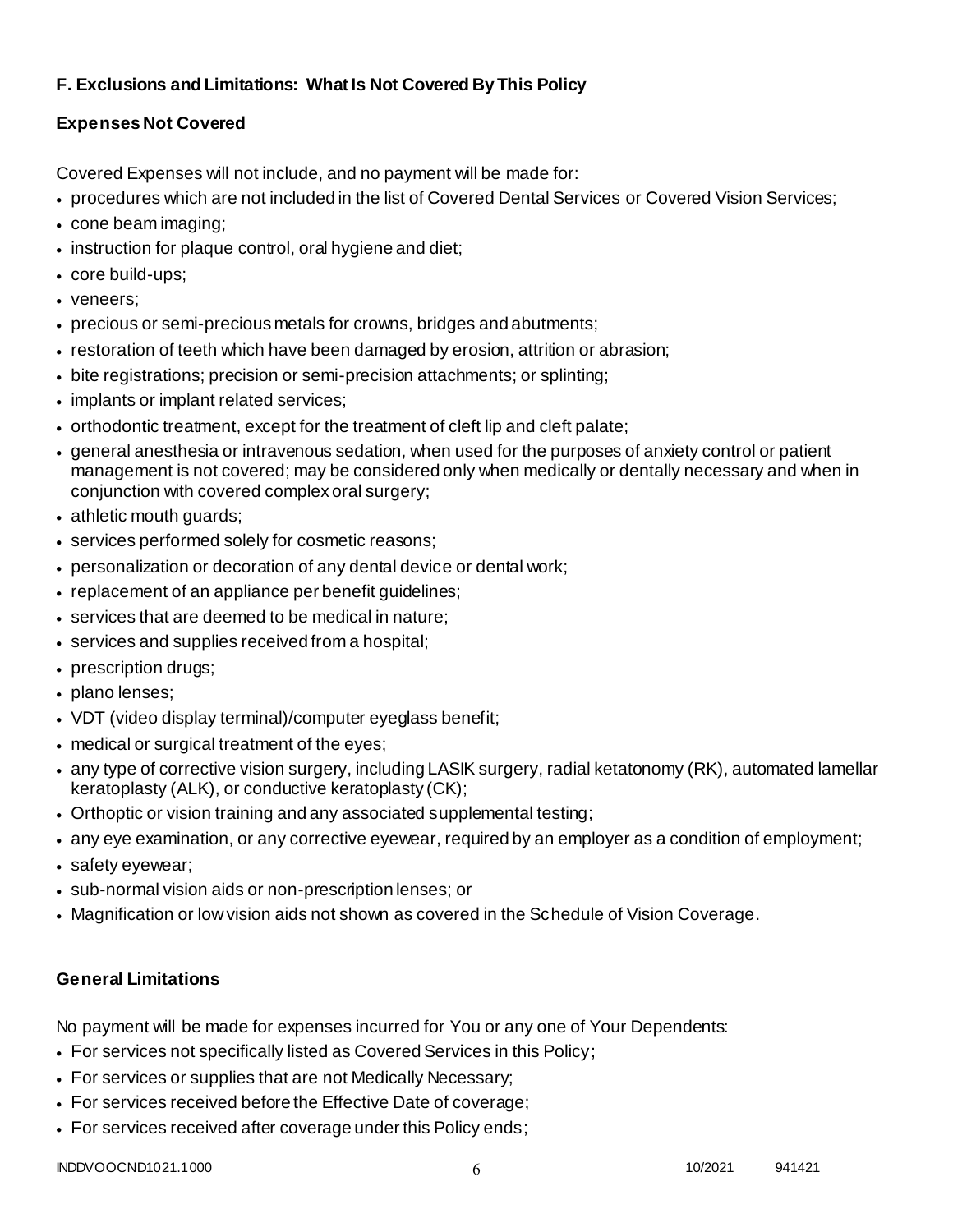- For services for which You have no legal obligation to pay or for which no charge would be made if You did not have insurance coverage;
- For Professional services or supplies received or purchased directly or on Your behalf by anyone, including a Provider, from any of the following:
	- **Yourself or Your employer;**
	- **a** person who lives in the Covered Person's home, or that person's employer;
	- a person who is related to the Covered Person by blood, marriage or adoption, or that person's employer.
- for or in connection with an Injury arising out of, or in the course of, any employment for wage or profit;
- for or in connection with a Sickness which is covered under any workers' compensation or similar law;
- for charges made by a Hospital owned or operated by or which provides care or performs services for, the United States Government, if such charges are directly related to a condition which occurred while serving in the military or an associated auxiliary unit;
- services or supplies received due to an act of war, declared or undeclared while serving in the military or an associated auxiliary unit;
- to the extent that payment is unlawful where the person resides when the expenses are incurred;
- for charges which the person is not legally required to pay;
- for charges which would not have been made if the person had no insurance;
- to the extent that billed charges exceed the rate of reimbursement as described in the Schedule;
- for charges for unnecessary care, treatment or surgery;
- to the extent that You or any of Your Dependents is in any way paid or entitled to payment for those expenses by or through a public program, other than Medicaid;
- for or in connection with experimental procedures or treatment methods not approved by the American Dental Association or the appropriate dental specialty society;
- Procedures that are a covered expense under any other plan which provides dental or vision benefits;
- To the extent that benefits are paid or payable for those expenses under the mandatory part of any auto insurance policy written to comply with a "no-fault" insurance law or an uninsured motorist insurance law. Cigna will take into account any adjustment option chosen under such part by You or any one of Your Dependents.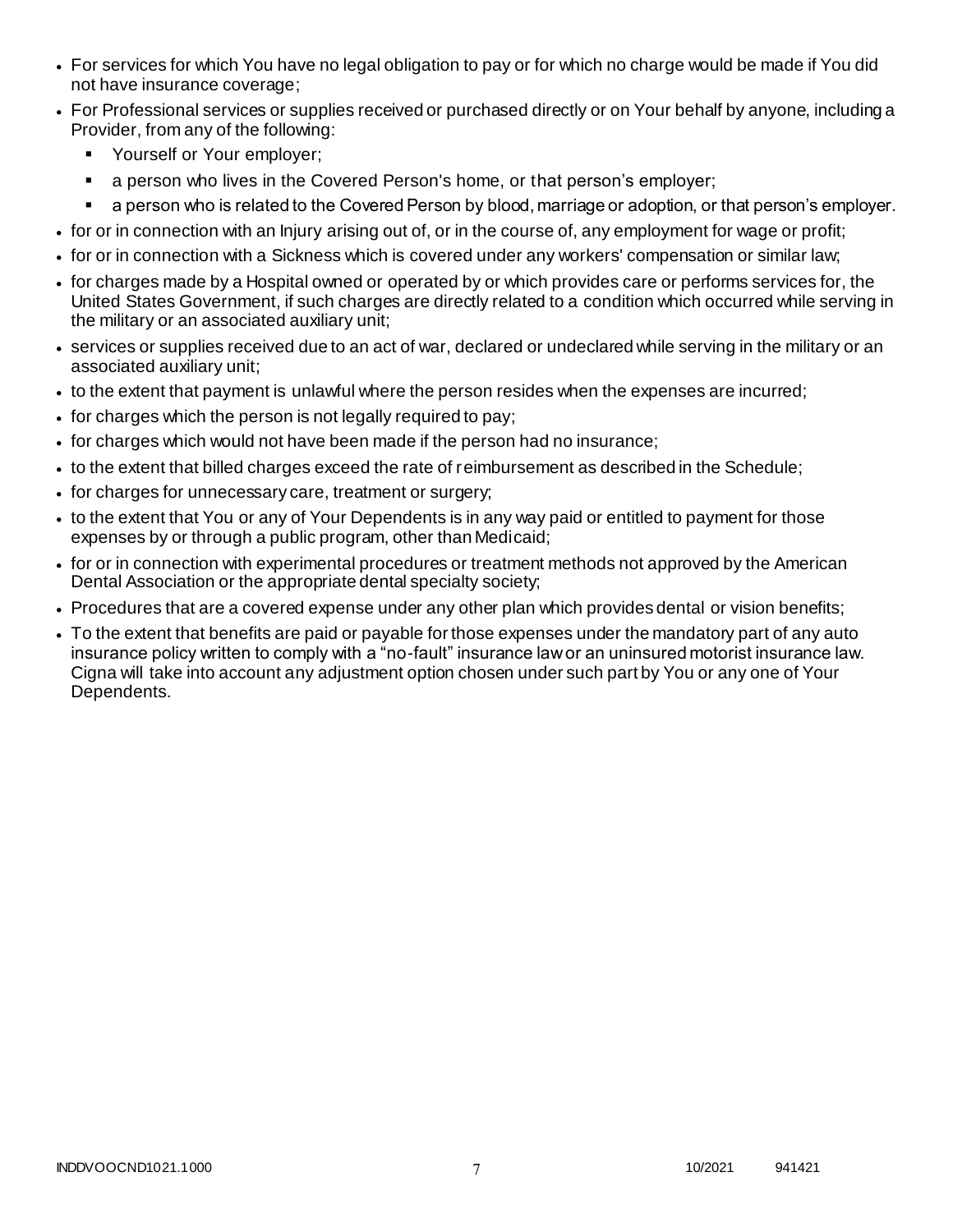# **G. Predetermination of Dental Benefits Program**

Predetermination of Benefits is a voluntary review of a Dentist's proposed treatment plan and expected charges. It is not preauthorization of service and is not required.

The treatment plan should include supporting pre-operative x-rays and other diagnostic materials as requested by Cigna's dental consultant. If there is a change in the treatment plan, a revised plan should be submitted.

Cigna will determine covered dental expenses for the proposed treatment plan. If there is no Predetermination of Benefits, Cigna will determine covered dental expenses when it receives a claim.

Review of proposed treatment is advised whenever extensive dental work is recommended when charges exceed **\$500**.

Predetermination of Benefits is not a guarantee of a set payment. Payment is based on the services that are actually delivered and the coverage in force at the time services are completed.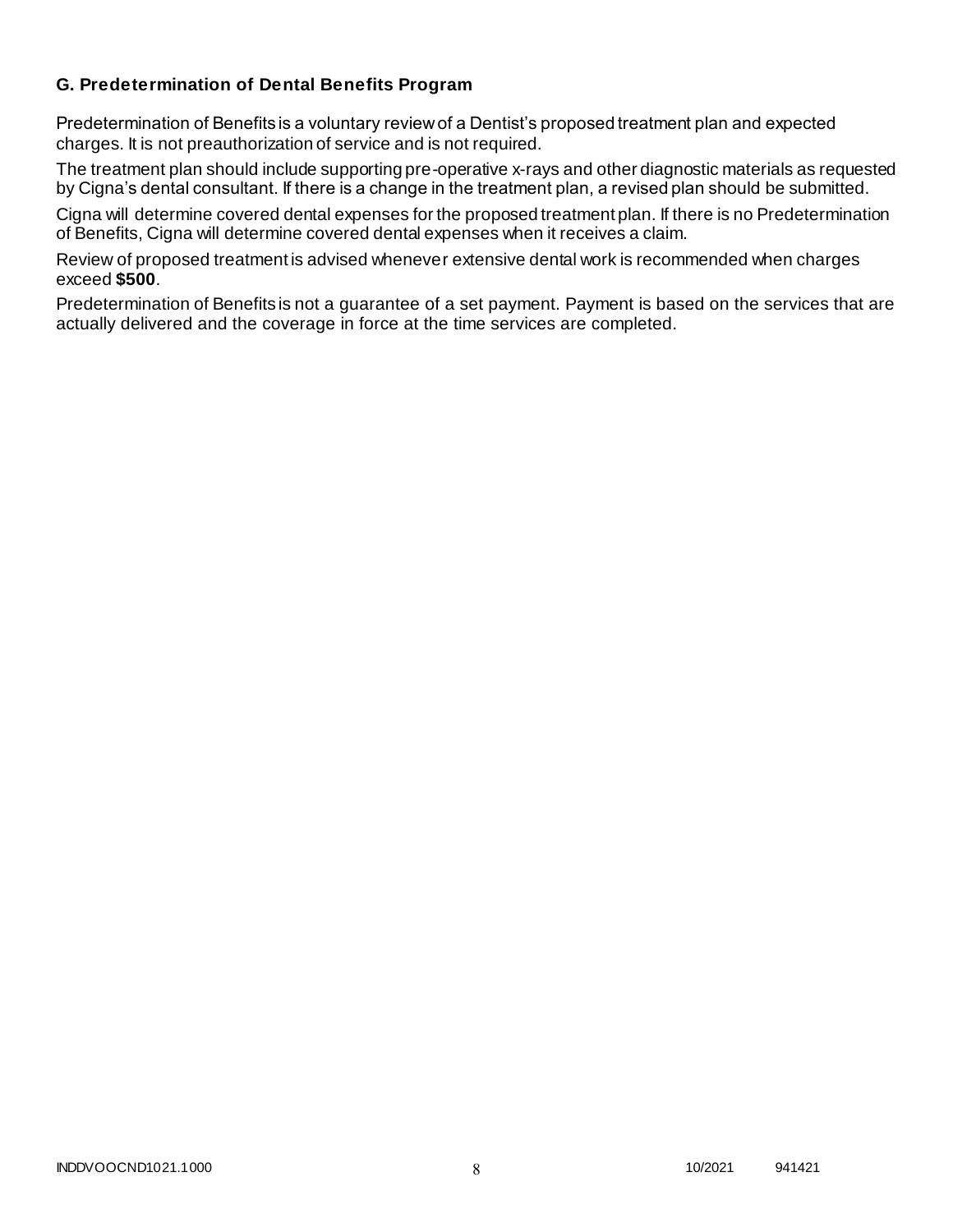### **H. General Provisions**

# **WHEN YOU HAVE A COMPLAINT OR AN APPEAL**

For the purposes of this section, any reference to "You," "Your" or "Yourself" also refers to a representative or Provider designated by You to act on Your behalf, unless otherwise noted.

We want You to be completely satisfied with the care You receive. That is why We have established a process for addressing Your concerns and solving Your problems.

#### **Start with Member Services**

We are here to listen and help. If You have a concern regarding a person, a service, the quality of care, or contractual benefits, You can call Our toll-free number and explain Your concern to one of Our Customer Service representatives. You can also express that concern in writing. Please call or write to Us at the following:

Customer Services Toll-Free Number or address on mycigna.com, explanation of benefits or claim form

We will do Our best to resolve the matter on Your initial contact. If We need more time to review or investigate Your concern, We will get back to You as soon as possible, but in any case within 30 days. If You are not satisfied with the results of a coverage decision, You can start the appeals procedure.

#### **Appeals Procedure**

Cigna has a two step appeals procedure for coverage decisions. To initiate an appeal, You must submit a request for an appeal in writing within 365 days of receipt of a denial notice. You should state the reason why You feel Your appeal should be approved and include any information supporting Your appeal. If You are unable or choose not to write, You may ask to register Your appeal by telephone. Call or write to Us at the toll-free number or address on Your Benefit Identification card, explanation of benefits or claim form.

#### **Level One Appeal**

Your appeal will be reviewed and the decision made by someone not involved in the initial decision. Appeals involving Medical Necessity or clinical appropriateness will be considered by a health care professional.

For level one appeals, We will respond in writing with a decision within 30 calendar days after We receive an appeal for a postservice coverage determination. If more time or information is needed to make the determination, We will notify You in writing to request an extension of up to 15 calendar days and to specify any additional information needed to complete the review.

If You are not satisfied with Our level-one appeal decision, You may request a level-two appeal.

#### **Level Two Appeal**

If You are dissatisfied with Our level one appeal decision, You may request a second review. To start a level two appeal, follow the same process required for a level one appeal.

Most requests for a second review will be conducted by the Appeals Committee, which consists of at least three people. Anyone involved in the prior decision may not vote on the Committee. For appeals involving Medical Necessity or clinical appropriateness, the Committee will consult with at least one Dentist reviewer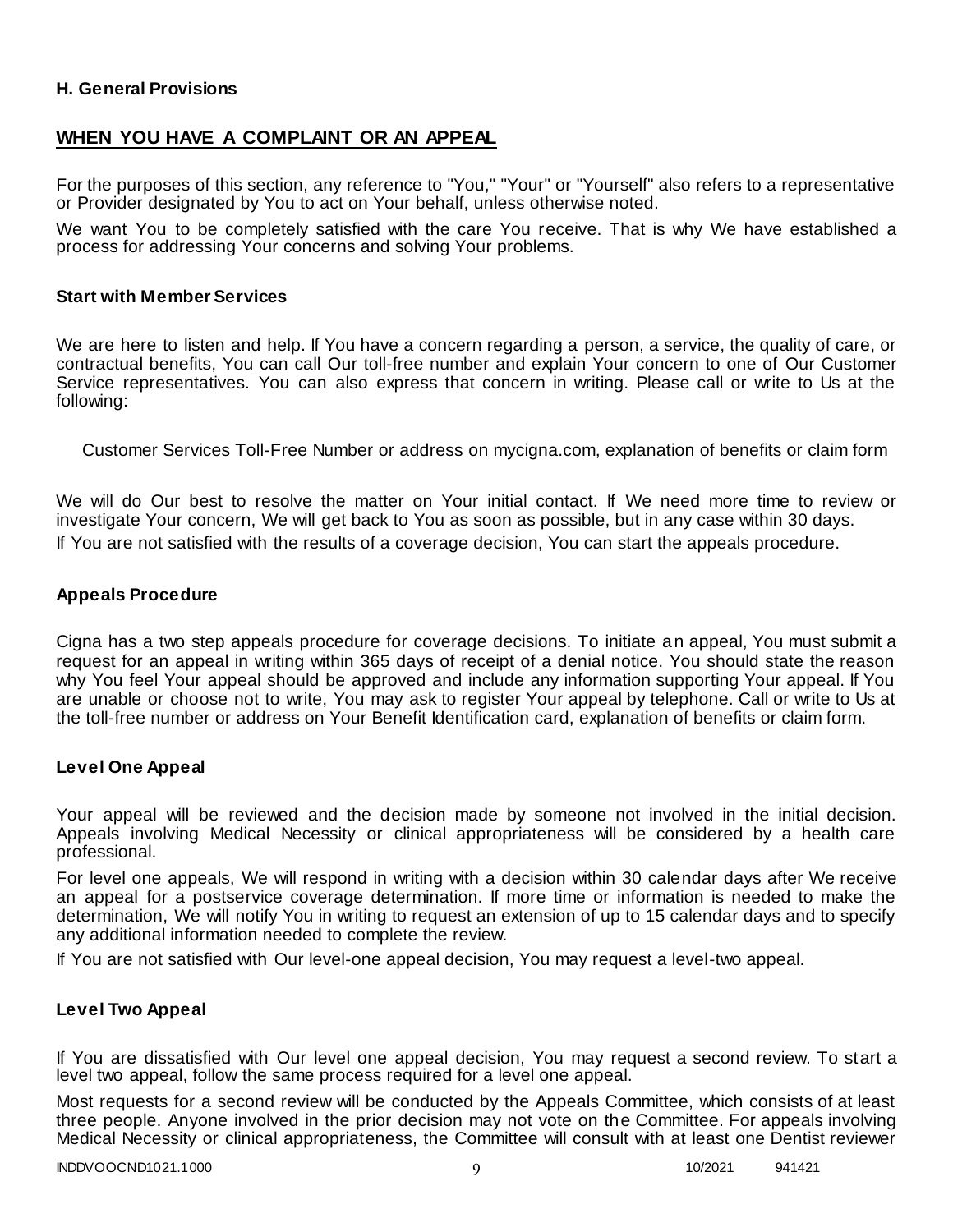in the same or similar specialty as the care under consideration, as determined by Cigna's Dentist reviewer. You may present Your situation to the Committee in person or by conference call.

For level two appeals We will acknowledge in writing that We have received Your request and schedule a Committee review. For postservice claims, the Committee review will be completed within 30 calendar days. If more time or information is needed to make the determination, We will notify You in writing to request an extension of up to 15 calendar days and to specify any additional information needed by the Committee to complete the review. You will be notified in writing of the Committee's decision within five working days after the Committee meeting, and within the Committee review time frames above if the Committee does not approve the requested coverage.

### **Notice of Benefit Determination on Appeal**

Every notice of an appeal decision will be provided in writing or electronically and, if an adverse determination, will include:

- (1) the specific reason or reasons for the denial decision;
- (2) reference to the specific Policy provisions on which the decision is based;
- (3) a statement that the claimant is entitled to receive, upon request and free of charge, reasonable access to and copies of all documents, records, and other Relevant Information as defined;
- (4) upon request and free of charge, a copy of any internal rule, guideline, protocol or other similar criterion that was relied upon in making the adverse determination regarding Your appeal, and an explanation of the scientific or clinical judgment for a determination that is based on a medical necessity, experimental treatment or other similar exclusion or limit.

#### **Relevant Information**

Relevant Information is any document, record, or other information which was relied upon in making the benefit determination; was submitted, considered, or generated in the course of making the benefit determination, without regard to whether such document, record, or other information was relied upon in making the benefit determination; demonstrates compliance with the administrative processes and safeguards required by federal law in making the benefit determination; or constitutes a statement of policy or guidance with respect to the plan concerning the denied treatment option or benefit or the claimant's diagnosis, without regard to whether such advice or statement was relied upon in making the benefit determination.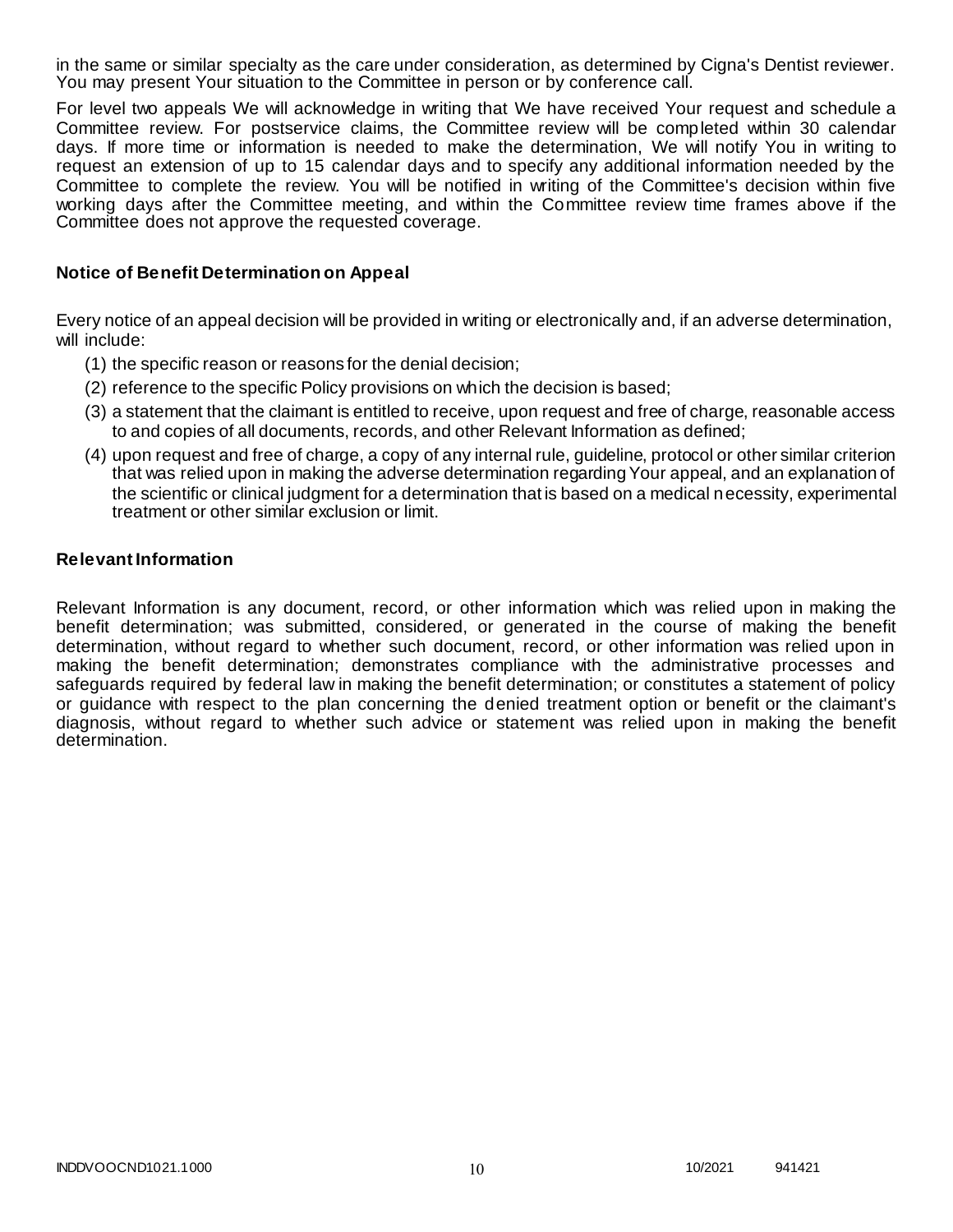# **I. Participating Dental Providers**

Cigna will provide a current list of Dentists currently participating with Cigna and their locations to each Covered Person upon request.

To verify if a Dentist is currently participating with Cigna and is accepting new Cigna Insureds, the Covered Person should visit Our website at mycigna.com.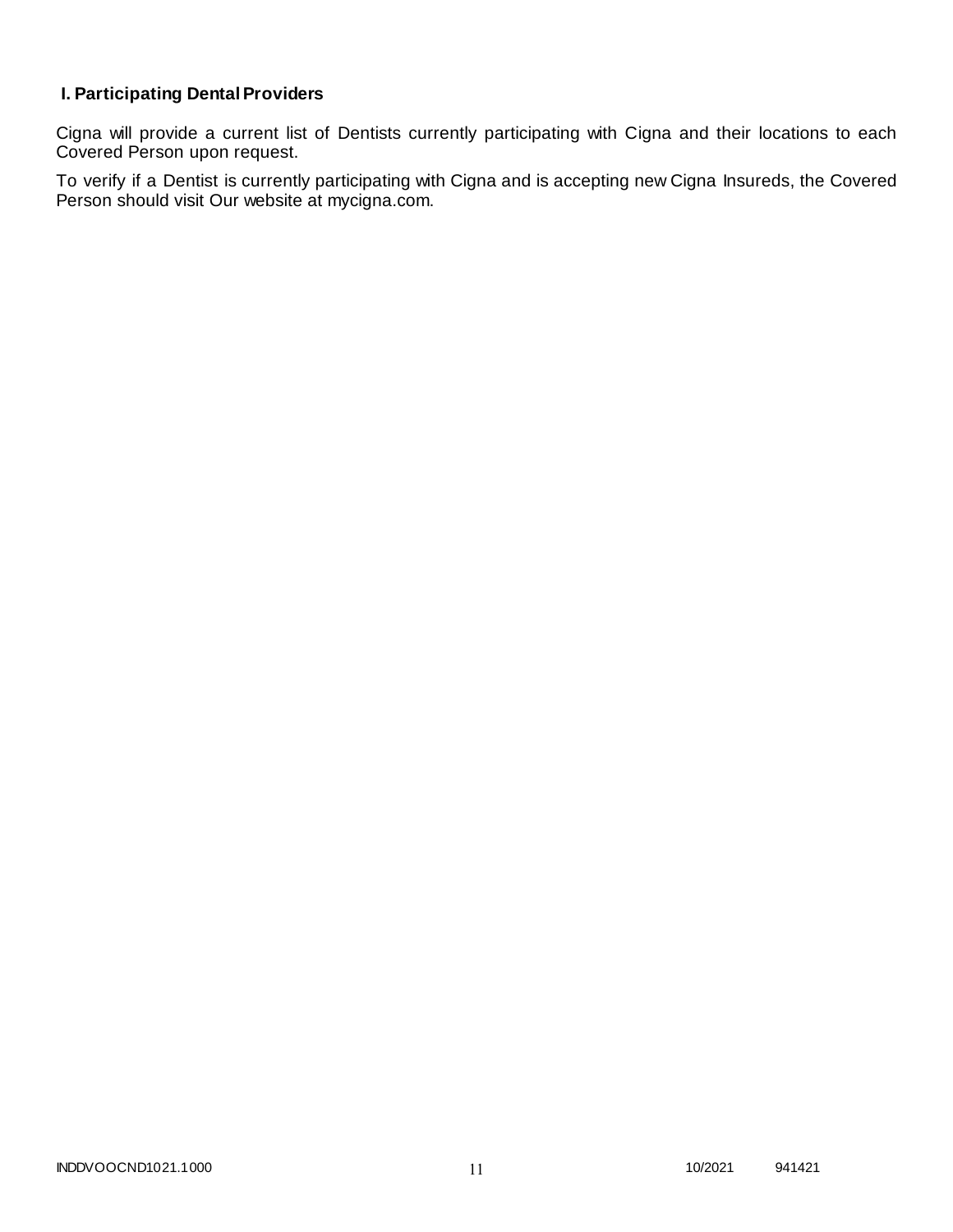### **J. Renewability, Eligibility, and Continuation**

1. The Policy will renew except for the specific events stated in the Policy. Cigna may change the premiums of the Policy with 60 days written notice to the Insured. However, Cigna will not refuse to renew or change the premium schedule for the Policy on an individual basis, but only for all Insureds in the same class and covered under the same Policy as You.

2. The individual plan is designed for residents of North Dakota who are not enrolled under or covered by any other group or individual health coverage. You must notify Cigna of all changes that may affect any Covered Person's eligibility under the Policy.

3. You or Your Dependent(s) will become ineligible for coverage:

- When premiums are not paid according to the due dates and grace periods described in the premium section.
- With respect to Your Spouse, Domestic Partner, or partner to a Civil Union: when the Spouse is no longer married to the Insured or when the union is dissolved.
- With respect to You and Your Family Member(s): when You no longer meet the requirements listed in the Conditions of Eligibility section.
- The date the Policy terminates.
- When the Insured no longer lives in the Service Area.

4. If a Covered Person's eligibility under this Plan would terminate due to the Insured's death, divorce or if other Dependents would become ineligible due to age or no longer qualify as dependents for coverage under this Plan; except for the Insured's failure to pay premium, the Covered Person's insurance will be continued if the Covered Person exercising the continuation right notifies Cigna and pays the appropriate monthly premium within 60 days following the date this Policy would otherwise terminate.